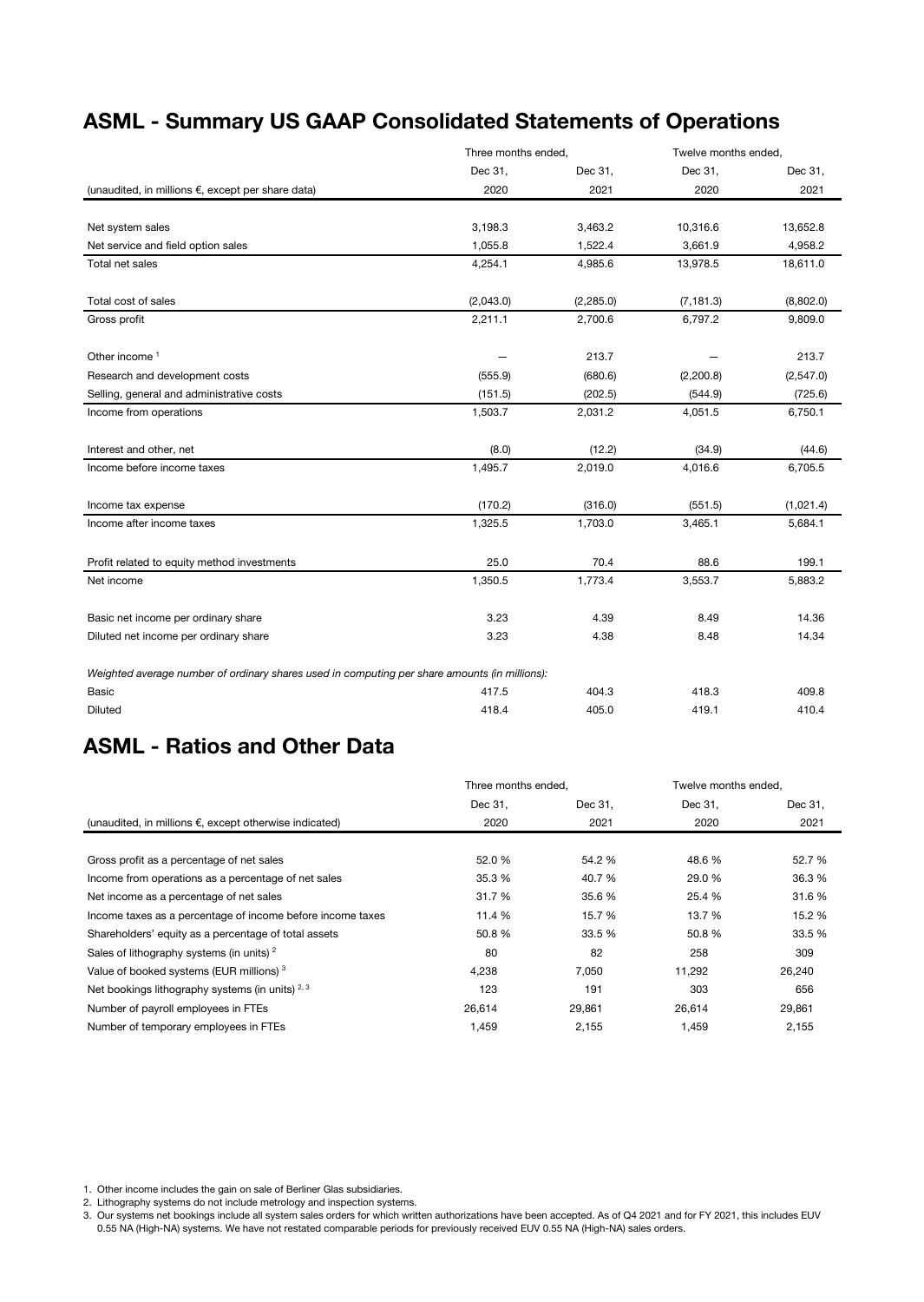## ASML - Summary US GAAP Consolidated Balance Sheets

| 2020<br>2021<br>(unaudited, in millions $\epsilon$ )<br><b>ASSETS</b><br>6,049.4<br>Cash and cash equivalents<br>6,951.8<br>Short-term investments<br>1,302.2<br>638.5<br>Accounts receivable, net<br>1,310.3<br>3,028.0<br>Finance receivables, net<br>1,710.5<br>1,185.6<br>42.0<br>Current tax assets<br>67.3<br>Contract assets<br>119.2<br>164.6<br>4,569.4<br>5,179.2<br>Inventories, net<br>Other assets<br>801.7<br>1,000.5<br>15,930.0<br>Total current assets<br>18,190.2<br>Finance receivables, net<br>400.5<br>383.0<br>671.5<br>Deferred tax assets<br>1,098.7<br>951.4<br>Other assets<br>1,011.4<br>820.7<br>892.5<br>Equity method investments<br>Goodwill<br>4,629.1<br>4,555.6<br>1,049.0<br>952.1<br>Other intangible assets, net<br>2,470.3<br>2,982.7<br>Property, plant and equipment, net<br>Right-of-use assets - Operating<br>180.1<br>159.5<br>Right-of-use assets - Finance<br>164.8<br>5.3<br>11,337.4<br>12,040.8<br>Total non-current assets<br>Total assets<br>27,267.4<br>30,231.0<br><b>LIABILITIES AND SHAREHOLDERS' EQUITY</b><br><b>Current liabilities</b><br>6,603.5<br>12,298.0<br><b>Total current liabilities</b><br>6,603.5<br>12,298.0<br>4,662.8<br>Long-term debt<br>4,075.0<br>Deferred and other tax liabilities<br>238.3<br>240.6<br><b>Contract liabilities</b><br>1,639.9<br>3,225.7<br>Accrued and other liabilities<br>257.5<br>251.1<br>Total non-current liabilities<br>6,798.5<br>7,792.4<br><b>Total liabilities</b><br>20,090.4<br>13,402.0<br>Total shareholders' equity<br>13,865.4<br>10,140.6<br>30,231.0<br>Total liabilities and shareholders' equity<br>27,267.4 | Dec 31, | Dec 31, |
|-----------------------------------------------------------------------------------------------------------------------------------------------------------------------------------------------------------------------------------------------------------------------------------------------------------------------------------------------------------------------------------------------------------------------------------------------------------------------------------------------------------------------------------------------------------------------------------------------------------------------------------------------------------------------------------------------------------------------------------------------------------------------------------------------------------------------------------------------------------------------------------------------------------------------------------------------------------------------------------------------------------------------------------------------------------------------------------------------------------------------------------------------------------------------------------------------------------------------------------------------------------------------------------------------------------------------------------------------------------------------------------------------------------------------------------------------------------------------------------------------------------------------------------------------------------------------------------------------------------------------------------|---------|---------|
|                                                                                                                                                                                                                                                                                                                                                                                                                                                                                                                                                                                                                                                                                                                                                                                                                                                                                                                                                                                                                                                                                                                                                                                                                                                                                                                                                                                                                                                                                                                                                                                                                                   |         |         |
|                                                                                                                                                                                                                                                                                                                                                                                                                                                                                                                                                                                                                                                                                                                                                                                                                                                                                                                                                                                                                                                                                                                                                                                                                                                                                                                                                                                                                                                                                                                                                                                                                                   |         |         |
|                                                                                                                                                                                                                                                                                                                                                                                                                                                                                                                                                                                                                                                                                                                                                                                                                                                                                                                                                                                                                                                                                                                                                                                                                                                                                                                                                                                                                                                                                                                                                                                                                                   |         |         |
|                                                                                                                                                                                                                                                                                                                                                                                                                                                                                                                                                                                                                                                                                                                                                                                                                                                                                                                                                                                                                                                                                                                                                                                                                                                                                                                                                                                                                                                                                                                                                                                                                                   |         |         |
|                                                                                                                                                                                                                                                                                                                                                                                                                                                                                                                                                                                                                                                                                                                                                                                                                                                                                                                                                                                                                                                                                                                                                                                                                                                                                                                                                                                                                                                                                                                                                                                                                                   |         |         |
|                                                                                                                                                                                                                                                                                                                                                                                                                                                                                                                                                                                                                                                                                                                                                                                                                                                                                                                                                                                                                                                                                                                                                                                                                                                                                                                                                                                                                                                                                                                                                                                                                                   |         |         |
|                                                                                                                                                                                                                                                                                                                                                                                                                                                                                                                                                                                                                                                                                                                                                                                                                                                                                                                                                                                                                                                                                                                                                                                                                                                                                                                                                                                                                                                                                                                                                                                                                                   |         |         |
|                                                                                                                                                                                                                                                                                                                                                                                                                                                                                                                                                                                                                                                                                                                                                                                                                                                                                                                                                                                                                                                                                                                                                                                                                                                                                                                                                                                                                                                                                                                                                                                                                                   |         |         |
|                                                                                                                                                                                                                                                                                                                                                                                                                                                                                                                                                                                                                                                                                                                                                                                                                                                                                                                                                                                                                                                                                                                                                                                                                                                                                                                                                                                                                                                                                                                                                                                                                                   |         |         |
|                                                                                                                                                                                                                                                                                                                                                                                                                                                                                                                                                                                                                                                                                                                                                                                                                                                                                                                                                                                                                                                                                                                                                                                                                                                                                                                                                                                                                                                                                                                                                                                                                                   |         |         |
|                                                                                                                                                                                                                                                                                                                                                                                                                                                                                                                                                                                                                                                                                                                                                                                                                                                                                                                                                                                                                                                                                                                                                                                                                                                                                                                                                                                                                                                                                                                                                                                                                                   |         |         |
|                                                                                                                                                                                                                                                                                                                                                                                                                                                                                                                                                                                                                                                                                                                                                                                                                                                                                                                                                                                                                                                                                                                                                                                                                                                                                                                                                                                                                                                                                                                                                                                                                                   |         |         |
|                                                                                                                                                                                                                                                                                                                                                                                                                                                                                                                                                                                                                                                                                                                                                                                                                                                                                                                                                                                                                                                                                                                                                                                                                                                                                                                                                                                                                                                                                                                                                                                                                                   |         |         |
|                                                                                                                                                                                                                                                                                                                                                                                                                                                                                                                                                                                                                                                                                                                                                                                                                                                                                                                                                                                                                                                                                                                                                                                                                                                                                                                                                                                                                                                                                                                                                                                                                                   |         |         |
|                                                                                                                                                                                                                                                                                                                                                                                                                                                                                                                                                                                                                                                                                                                                                                                                                                                                                                                                                                                                                                                                                                                                                                                                                                                                                                                                                                                                                                                                                                                                                                                                                                   |         |         |
|                                                                                                                                                                                                                                                                                                                                                                                                                                                                                                                                                                                                                                                                                                                                                                                                                                                                                                                                                                                                                                                                                                                                                                                                                                                                                                                                                                                                                                                                                                                                                                                                                                   |         |         |
|                                                                                                                                                                                                                                                                                                                                                                                                                                                                                                                                                                                                                                                                                                                                                                                                                                                                                                                                                                                                                                                                                                                                                                                                                                                                                                                                                                                                                                                                                                                                                                                                                                   |         |         |
|                                                                                                                                                                                                                                                                                                                                                                                                                                                                                                                                                                                                                                                                                                                                                                                                                                                                                                                                                                                                                                                                                                                                                                                                                                                                                                                                                                                                                                                                                                                                                                                                                                   |         |         |
|                                                                                                                                                                                                                                                                                                                                                                                                                                                                                                                                                                                                                                                                                                                                                                                                                                                                                                                                                                                                                                                                                                                                                                                                                                                                                                                                                                                                                                                                                                                                                                                                                                   |         |         |
|                                                                                                                                                                                                                                                                                                                                                                                                                                                                                                                                                                                                                                                                                                                                                                                                                                                                                                                                                                                                                                                                                                                                                                                                                                                                                                                                                                                                                                                                                                                                                                                                                                   |         |         |
|                                                                                                                                                                                                                                                                                                                                                                                                                                                                                                                                                                                                                                                                                                                                                                                                                                                                                                                                                                                                                                                                                                                                                                                                                                                                                                                                                                                                                                                                                                                                                                                                                                   |         |         |
|                                                                                                                                                                                                                                                                                                                                                                                                                                                                                                                                                                                                                                                                                                                                                                                                                                                                                                                                                                                                                                                                                                                                                                                                                                                                                                                                                                                                                                                                                                                                                                                                                                   |         |         |
|                                                                                                                                                                                                                                                                                                                                                                                                                                                                                                                                                                                                                                                                                                                                                                                                                                                                                                                                                                                                                                                                                                                                                                                                                                                                                                                                                                                                                                                                                                                                                                                                                                   |         |         |
|                                                                                                                                                                                                                                                                                                                                                                                                                                                                                                                                                                                                                                                                                                                                                                                                                                                                                                                                                                                                                                                                                                                                                                                                                                                                                                                                                                                                                                                                                                                                                                                                                                   |         |         |
|                                                                                                                                                                                                                                                                                                                                                                                                                                                                                                                                                                                                                                                                                                                                                                                                                                                                                                                                                                                                                                                                                                                                                                                                                                                                                                                                                                                                                                                                                                                                                                                                                                   |         |         |
|                                                                                                                                                                                                                                                                                                                                                                                                                                                                                                                                                                                                                                                                                                                                                                                                                                                                                                                                                                                                                                                                                                                                                                                                                                                                                                                                                                                                                                                                                                                                                                                                                                   |         |         |
|                                                                                                                                                                                                                                                                                                                                                                                                                                                                                                                                                                                                                                                                                                                                                                                                                                                                                                                                                                                                                                                                                                                                                                                                                                                                                                                                                                                                                                                                                                                                                                                                                                   |         |         |
|                                                                                                                                                                                                                                                                                                                                                                                                                                                                                                                                                                                                                                                                                                                                                                                                                                                                                                                                                                                                                                                                                                                                                                                                                                                                                                                                                                                                                                                                                                                                                                                                                                   |         |         |
|                                                                                                                                                                                                                                                                                                                                                                                                                                                                                                                                                                                                                                                                                                                                                                                                                                                                                                                                                                                                                                                                                                                                                                                                                                                                                                                                                                                                                                                                                                                                                                                                                                   |         |         |
|                                                                                                                                                                                                                                                                                                                                                                                                                                                                                                                                                                                                                                                                                                                                                                                                                                                                                                                                                                                                                                                                                                                                                                                                                                                                                                                                                                                                                                                                                                                                                                                                                                   |         |         |
|                                                                                                                                                                                                                                                                                                                                                                                                                                                                                                                                                                                                                                                                                                                                                                                                                                                                                                                                                                                                                                                                                                                                                                                                                                                                                                                                                                                                                                                                                                                                                                                                                                   |         |         |
|                                                                                                                                                                                                                                                                                                                                                                                                                                                                                                                                                                                                                                                                                                                                                                                                                                                                                                                                                                                                                                                                                                                                                                                                                                                                                                                                                                                                                                                                                                                                                                                                                                   |         |         |
|                                                                                                                                                                                                                                                                                                                                                                                                                                                                                                                                                                                                                                                                                                                                                                                                                                                                                                                                                                                                                                                                                                                                                                                                                                                                                                                                                                                                                                                                                                                                                                                                                                   |         |         |
|                                                                                                                                                                                                                                                                                                                                                                                                                                                                                                                                                                                                                                                                                                                                                                                                                                                                                                                                                                                                                                                                                                                                                                                                                                                                                                                                                                                                                                                                                                                                                                                                                                   |         |         |
|                                                                                                                                                                                                                                                                                                                                                                                                                                                                                                                                                                                                                                                                                                                                                                                                                                                                                                                                                                                                                                                                                                                                                                                                                                                                                                                                                                                                                                                                                                                                                                                                                                   |         |         |
|                                                                                                                                                                                                                                                                                                                                                                                                                                                                                                                                                                                                                                                                                                                                                                                                                                                                                                                                                                                                                                                                                                                                                                                                                                                                                                                                                                                                                                                                                                                                                                                                                                   |         |         |
|                                                                                                                                                                                                                                                                                                                                                                                                                                                                                                                                                                                                                                                                                                                                                                                                                                                                                                                                                                                                                                                                                                                                                                                                                                                                                                                                                                                                                                                                                                                                                                                                                                   |         |         |
|                                                                                                                                                                                                                                                                                                                                                                                                                                                                                                                                                                                                                                                                                                                                                                                                                                                                                                                                                                                                                                                                                                                                                                                                                                                                                                                                                                                                                                                                                                                                                                                                                                   |         |         |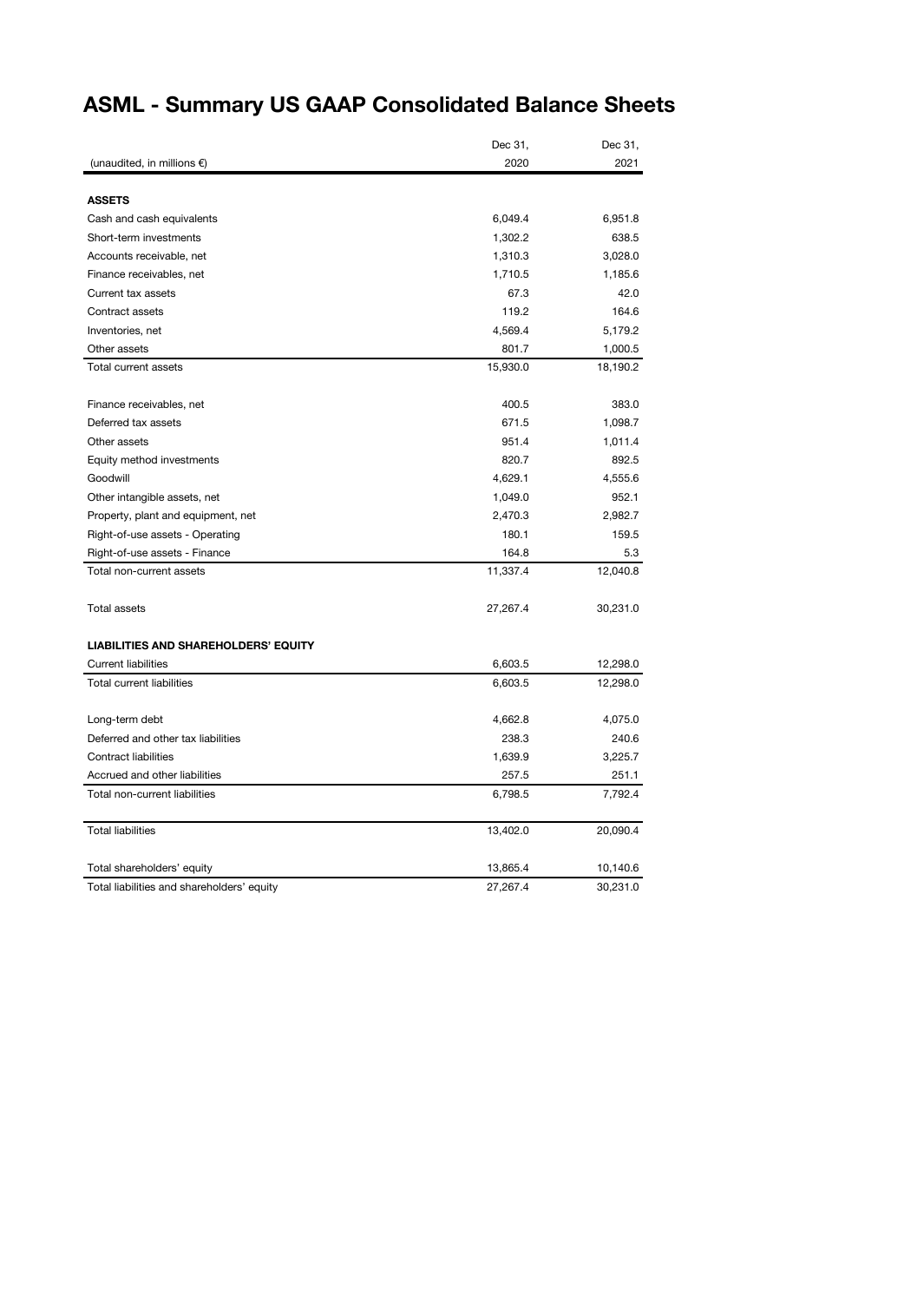## ASML - Summary US GAAP Consolidated Statements of Cash Flows

|                                                                                     | Three months ended, |           | Twelve months ended. |            |
|-------------------------------------------------------------------------------------|---------------------|-----------|----------------------|------------|
|                                                                                     | Dec 31,             | Dec 31,   | Dec 31,              | Dec 31,    |
| (unaudited, in millions $\epsilon$ )                                                | 2020                | 2021      | 2020                 | 2021       |
| <b>CASH FLOWS FROM OPERATING ACTIVITIES</b>                                         |                     |           |                      |            |
| Net income                                                                          |                     | 1,773.4   | 3,553.7              | 5,883.2    |
|                                                                                     | 1,350.6             |           |                      |            |
| Adjustments to reconcile net income to net cash flows from<br>operating activities: |                     |           |                      |            |
| Depreciation and amortization                                                       | 125.4               | 124.2     | 490.8                | 471.0      |
| Impairment and loss (gain) on disposal                                              | 0.8                 | 17.5      | 5.5                  | (15.9)     |
| Share-based compensation expense                                                    | 6.2                 | 33.5      | 53.9                 | 117.5      |
| Gain on sale of subsidiaries                                                        |                     | (213.7)   |                      | (213.7)    |
| Inventory reserves                                                                  | 77.6                | 49.4      | 192.4                | 180.7      |
| Deferred tax expense (benefit)                                                      | (60.7)              | (106.2)   | (211.3)              | (419.6)    |
| Equity method investments                                                           | 95.8                | 91.4      | 11.0                 | (49.8)     |
| Changes in assets and liabilities                                                   | 3,074.7             | 4,647.5   | 531.6                | 4,892.4    |
| Net cash provided by (used in) operating activities                                 | 4,670.4             | 6,417.0   | 4.627.6              | 10,845.8   |
| <b>CASH FLOWS FROM INVESTING ACTIVITIES</b>                                         |                     |           |                      |            |
| Purchase of property, plant and equipment                                           | (292.9)             | (273.2)   | (962.0)              | (900.7)    |
| Purchase of intangible assets                                                       | (12.2)              | (17.5)    | (38.8)               | (39.6)     |
| Purchase of short-term investments                                                  | (820.8)             | (504.2)   | (1, 475.5)           | (1, 162.7) |
| Maturity of short-term investments                                                  | 394.8               | 2.7       | 1,359.1              | 1,826.4    |
| Loans issued and other investments                                                  | (2.2)               |           | (12.2)               | (124.4)    |
| Proceeds from sale of subsidiaries (net of cash disposed)                           |                     | 316.1     |                      | 329.0      |
| Acquisition of subsidiaries (net of cash acquired)                                  | (222.8)             |           | (222.8)              |            |
| Net cash provided by (used in) investing activities                                 | (956.1)             | (476.1)   | (1, 352.2)           | (72.0)     |
|                                                                                     |                     |           |                      |            |
| <b>CASH FLOWS FROM FINANCING ACTIVITIES</b>                                         |                     |           |                      |            |
| Dividend paid                                                                       | (501.6)             | (729.2)   | (1,066.4)            | (1,368.3)  |
| Purchase of treasury shares                                                         | (700.0)             | (2,607.2) | (1,207.5)            | (8,560.3)  |
| Net proceeds from issuance of shares                                                | 7.9                 | 12.0      | 37.9                 | 48.9       |
| Net proceeds from issuance of notes, net of issuance costs                          |                     |           | 1,486.3              |            |
| Repayment of debt and finance lease obligations                                     | (0.7)               | (2.6)     | (3.3)                | (12.0)     |
| Net cash provided by (used in) financing activities                                 | (1, 194.4)          | (3,327.0) | (753.0)              | (9,891.7)  |
| Net cash flows                                                                      | 2.519.9             | 2.613.9   | 2,522.4              | 882.1      |
| Effect of changes in exchange rates on cash                                         | (2.0)               | 19.2      | (5.3)                | 20.3       |
| Net increase (decrease) in cash and cash equivalents                                | 2,517.9             | 2,633.1   | 2,517.1              | 902.4      |
| Cash and cash equivalents at beginning of the period                                | 3,531.5             | 4,318.7   | 3,532.3              | 6,049.4    |
| Cash and cash equivalents at end of the period                                      | 6,049.4             | 6,951.8   | 6,049.4              | 6,951.8    |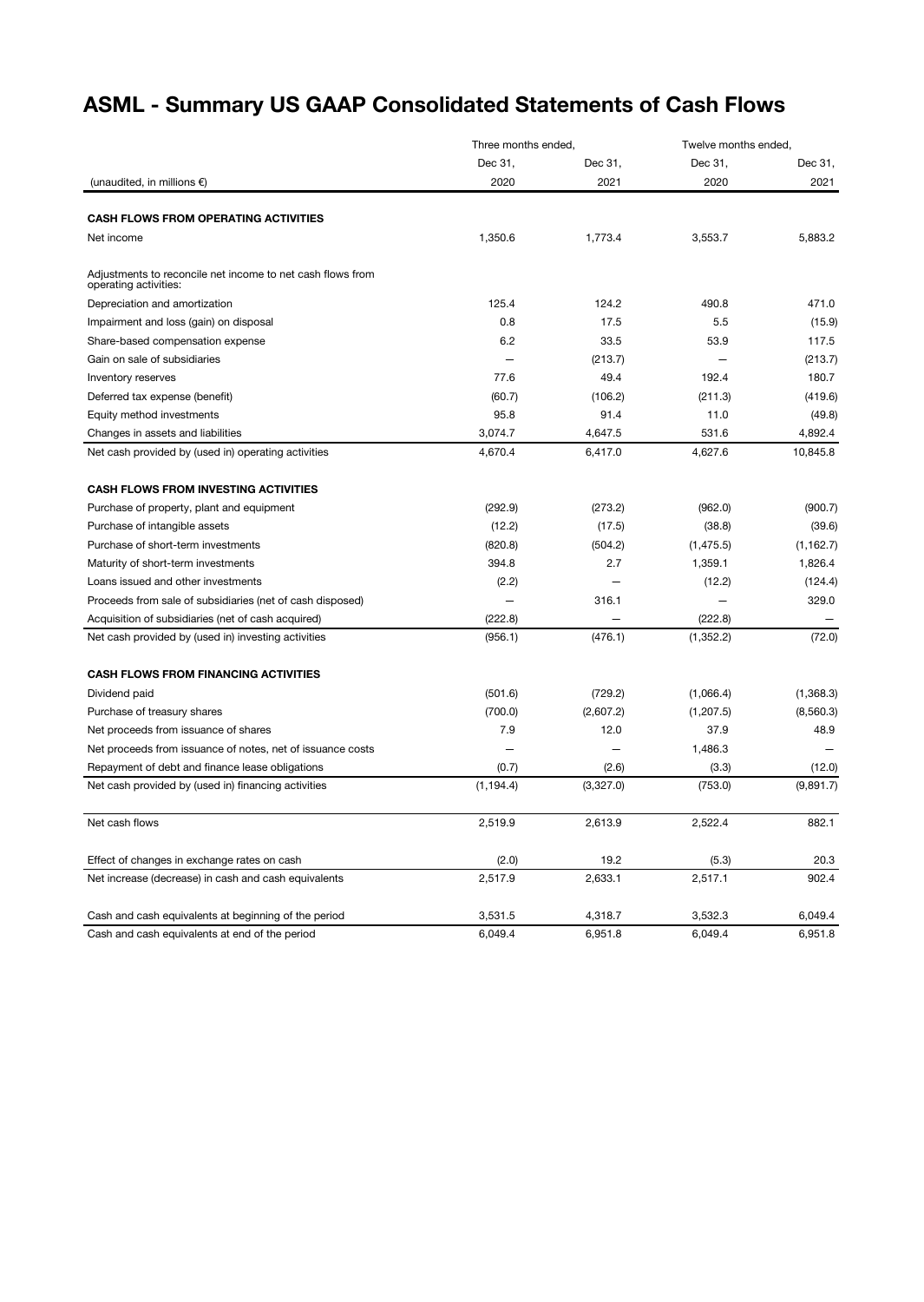## ASML - Quarterly Summary US GAAP Consolidated Statements of **Operations**

|                                                                                               | Three months ended, |           |           |           |            |  |
|-----------------------------------------------------------------------------------------------|---------------------|-----------|-----------|-----------|------------|--|
|                                                                                               | Dec 31,             | Apr 4,    | Jul 4,    | Oct 3,    | Dec 31,    |  |
| (unaudited, in millions €, except per share data)                                             | 2020                | 2021      | 2021      | 2021      | 2021       |  |
|                                                                                               |                     |           |           |           |            |  |
| Net system sales                                                                              | 3,198.3             | 3,128.8   | 2,949.6   | 4,111.1   | 3,463.2    |  |
| Net service and field option sales                                                            | 1,055.8             | 1,235.1   | 1,070.6   | 1,130.2   | 1,522.4    |  |
| Total net sales                                                                               | 4,254.1             | 4,363.9   | 4,020.2   | 5,241.3   | 4,985.6    |  |
| Total cost of sales                                                                           | (2,043.0)           | (2,011.5) | (1,975.6) | (2,529.9) | (2, 285.0) |  |
| Gross profit                                                                                  | 2,211.1             | 2,352.4   | 2,044.6   | 2,711.4   | 2,700.6    |  |
| Other income <sup>1</sup>                                                                     |                     |           |           |           | 213.7      |  |
| Research and development costs                                                                | (555.9)             | (623.4)   | (633.8)   | (609.2)   | (680.6)    |  |
| Selling, general and administrative costs                                                     | (151.5)             | (168.4)   | (171.8)   | (182.9)   | (202.5)    |  |
| Income from operations                                                                        | 1,503.7             | 1,560.6   | 1,239.0   | 1,919.3   | 2,031.2    |  |
| Interest and other, net                                                                       | (8.0)               | (12.1)    | (9.8)     | (10.5)    | (12.2)     |  |
| Income before income taxes                                                                    | 1,495.7             | 1,548.5   | 1,229.2   | 1,908.8   | 2,019.0    |  |
| Benefit from (provision for) income taxes                                                     | (170.2)             | (230.3)   | (204.2)   | (270.9)   | (316.0)    |  |
| Income after income taxes                                                                     | 1,325.5             | 1,318.2   | 1,025.0   | 1,637.9   | 1,703.0    |  |
| Profit related to equity method investments                                                   | 25.0                | 13.2      | 13.2      | 102.3     | 70.4       |  |
| Net income                                                                                    | 1,350.5             | 1,331.4   | 1,038.2   | 1,740.2   | 1,773.4    |  |
| Basic net income per ordinary share                                                           | 3.23                | 3.21      | 2.52      | 4.27      | 4.39       |  |
| Diluted net income per ordinary share                                                         | 3.23                | 3.20      | 2.52      | 4.26      | 4.38       |  |
| Weighted average number of ordinary shares used in computing per share amounts (in millions): |                     |           |           |           |            |  |
| <b>Basic</b>                                                                                  | 417.5               | 415.3     | 411.5     | 407.9     | 404.3      |  |
| <b>Diluted</b>                                                                                | 418.4               | 415.8     | 412.0     | 408.6     | 405.0      |  |

## ASML - Quarterly Summary Ratios and other data

|                                                                  | Dec 31. | Apr 4, | Jul 4, | Oct 3. | Dec 31, |
|------------------------------------------------------------------|---------|--------|--------|--------|---------|
| (unaudited, in millions $\epsilon$ , except otherwise indicated) | 2020    | 2021   | 2021   | 2021   | 2021    |
|                                                                  |         |        |        |        |         |
| Gross profit as a percentage of net sales                        | 52.0 %  | 53.9 % | 50.9%  | 51.7%  | 54.2 %  |
| Income from operations as a percentage of net sales              | 35.3 %  | 35.8%  | 30.8 % | 36.6 % | 40.7 %  |
| Net income as a percentage of net sales                          | 31.7 %  | 30.5 % | 25.8 % | 33.2 % | 35.6 %  |
| Income taxes as a percentage of income before income taxes       | 11.4 %  | 14.9%  | 16.6 % | 14.2 % | 15.7 %  |
| Shareholders' equity as a percentage of total assets             | 50.8%   | 50.1 % | 43.5 % | 42.1 % | 33.5 %  |
| Sales of lithography systems (in units) <sup>2</sup>             | 80      | 76     | 72     | 79     | 82      |
| Value of booked systems (EUR millions) <sup>3</sup>              | 4,238   | 4.740  | 8,271  | 6,179  | 7,050   |
| Net bookings lithography systems (in units) $2,3$                | 123     | 120    | 167    | 178    | 191     |
| Number of payroll employees in FTEs                              | 26,614  | 27.248 | 27,777 | 29,025 | 29,861  |
| Number of temporary employees in FTEs                            | 1,459   | 1,561  | 1,609  | 1,659  | 2,155   |

1. Other income includes the gain on sale of Berliner Glas subsidiaries.

2. Lithography systems do not include metrology and inspection systems.

3. Our systems net bookings include all system sales orders for which written authorizations have been accepted. As of Q4 2021 and for FY 2021, this includes EUV 0.55 NA (High-NA) systems. We have not restated comparable periods for previously received EUV 0.55 NA (High-NA) sales orders.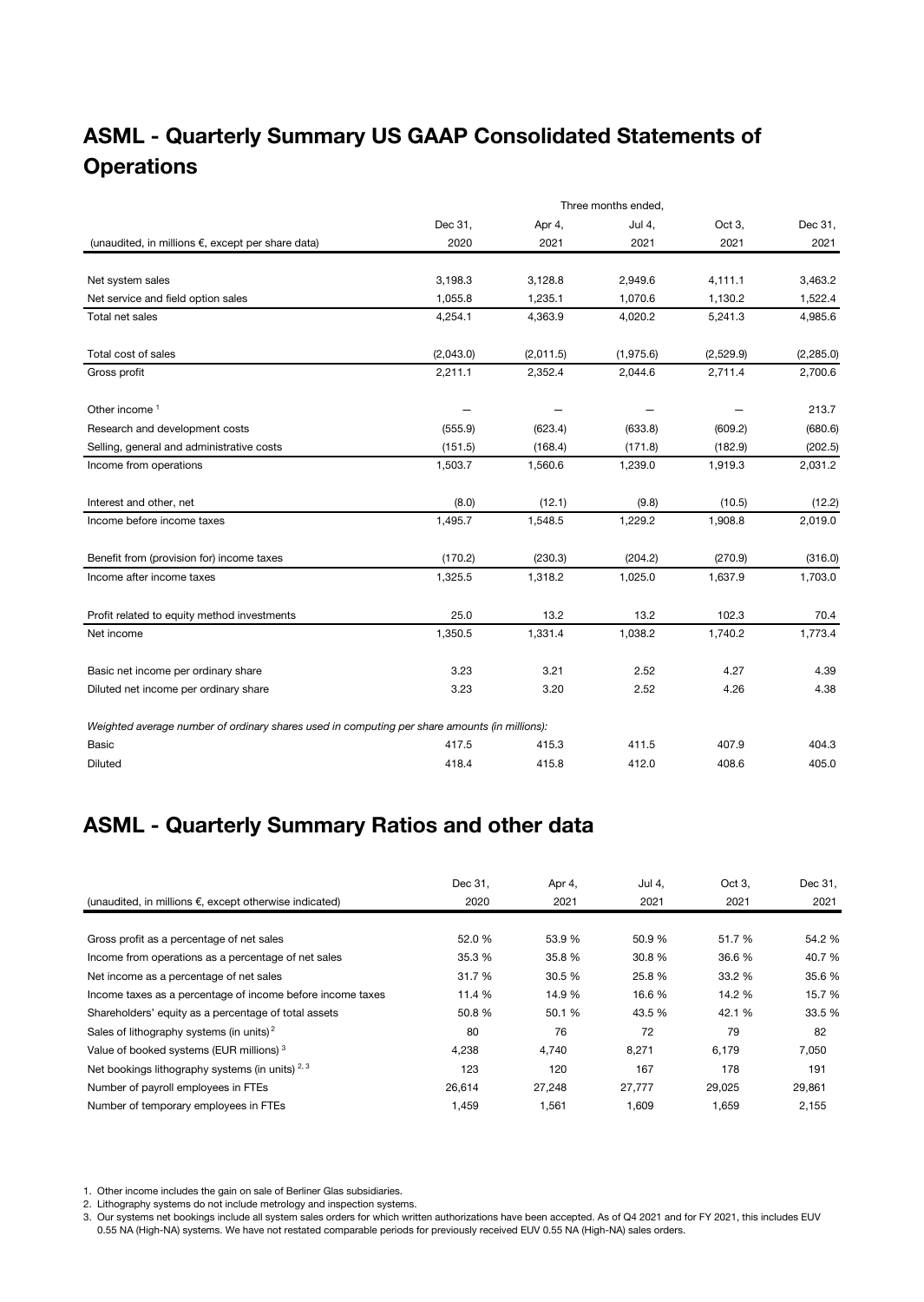# ASML - Quarterly Summary US GAAP Consolidated Balance Sheets

|                                             | Dec 31,  | Apr 4,   | Jul 4,   | Oct 3,   | Dec 31,  |
|---------------------------------------------|----------|----------|----------|----------|----------|
| (unaudited, in millions $\epsilon$ )        | 2020     | 2021     | 2021     | 2021     | 2021     |
|                                             |          |          |          |          |          |
| <b>ASSETS</b>                               |          |          |          |          |          |
| Cash and cash equivalents                   | 6,049.4  | 3,243.8  | 5,186.6  | 4,318.7  | 6,951.8  |
| Short-term investments                      | 1,302.2  | 1,411.6  | 186.7    | 137.0    | 638.5    |
| Accounts receivable, net                    | 1,310.3  | 2,239.2  | 2,782.0  | 3,383.3  | 3,028.0  |
| Finance receivables, net                    | 1,710.5  | 2,218.6  | 1,637.4  | 1,185.9  | 1,185.6  |
| Current tax assets                          | 67.3     | 809.7    | 608.2    | 289.5    | 42.0     |
| Contract assets                             | 119.2    | 107.4    | 178.9    | 272.0    | 164.6    |
| Inventories, net                            | 4,569.4  | 4,748.1  | 5,086.3  | 4,944.2  | 5,179.2  |
| Other assets                                | 801.7    | 915.7    | 922.9    | 995.0    | 1,000.5  |
| Held for sale assets                        |          | 165.5    | 150.2    | 152.7    |          |
| Total current assets                        | 15,930.0 | 15,859.6 | 16,739.2 | 15,678.3 | 18,190.2 |
| Finance receivables, net                    | 400.5    | 66.6     | $6.2\,$  | 139.0    | 383.0    |
| Deferred tax assets                         | 671.5    | 700.8    | 710.5    | 986.0    | 1,098.7  |
| Other assets                                | 951.4    | 1,313.4  | 1,016.4  | 1,120.9  | 1,011.4  |
| Equity method investments                   | 820.7    | 842.5    | 864.9    | 963.2    | 892.5    |
| Goodwill                                    | 4,629.1  | 4,555.5  | 4,555.5  | 4,555.6  | 4,555.6  |
| Other intangible assets, net                | 1,049.0  | 1,014.2  | 987.7    | 963.8    | 952.1    |
| Property, plant and equipment, net          | 2,470.3  | 2,521.6  | 2,609.4  | 2,730.3  | 2,982.7  |
| Right-of-use assets - Operating             | 180.1    | 179.7    | 161.8    | 155.0    | 159.5    |
| Right-of-use assets - Finance               | 164.8    | 164.8    | 163.9    | 5.9      | 5.3      |
| Total non-current assets                    | 11,337.4 | 11,359.1 | 11,076.3 | 11,619.7 | 12,040.8 |
| <b>Total assets</b>                         | 27,267.4 | 27,218.7 | 27,815.5 | 27,298.0 | 30,231.0 |
| <b>LIABILITIES AND SHAREHOLDERS' EQUITY</b> |          |          |          |          |          |
| <b>Current liabilities</b>                  | 6,603.5  | 6,829.1  | 8,707.5  | 9,114.7  | 12,298.0 |
| Held for sale liabilities                   |          | 47.2     | 46.6     | 47.9     |          |
| <b>Total current liabilities</b>            | 6,603.5  | 6,876.3  | 8,754.1  | 9,162.6  | 12,298.0 |
| Long-term debt                              | 4,662.8  | 4,634.2  | 4,619.9  | 4,105.8  | 4,075.0  |
| Deferred and other tax liabilities          | 238.3    | 245.2    | 247.7    | 282.6    | 240.6    |
| <b>Contract liabilities</b>                 | 1,639.9  | 1,583.2  | 1,860.2  | 2,001.7  | 3,225.7  |
| Accrued and other liabilities               | 257.5    | 250.9    | 240.3    | 242.9    | 251.1    |
| Total non-current liabilities               | 6,798.5  | 6,713.5  | 6,968.1  | 6,633.0  | 7,792.4  |
| <b>Total liabilities</b>                    | 13,402.0 | 13,589.8 | 15,722.2 | 15,795.6 | 20,090.4 |
| Total shareholders' equity                  | 13,865.4 | 13,628.9 | 12,093.3 | 11,502.4 | 10,140.6 |
| Total liabilities and shareholders' equity  | 27,267.4 | 27,218.7 | 27,815.5 | 27,298.0 | 30,231.0 |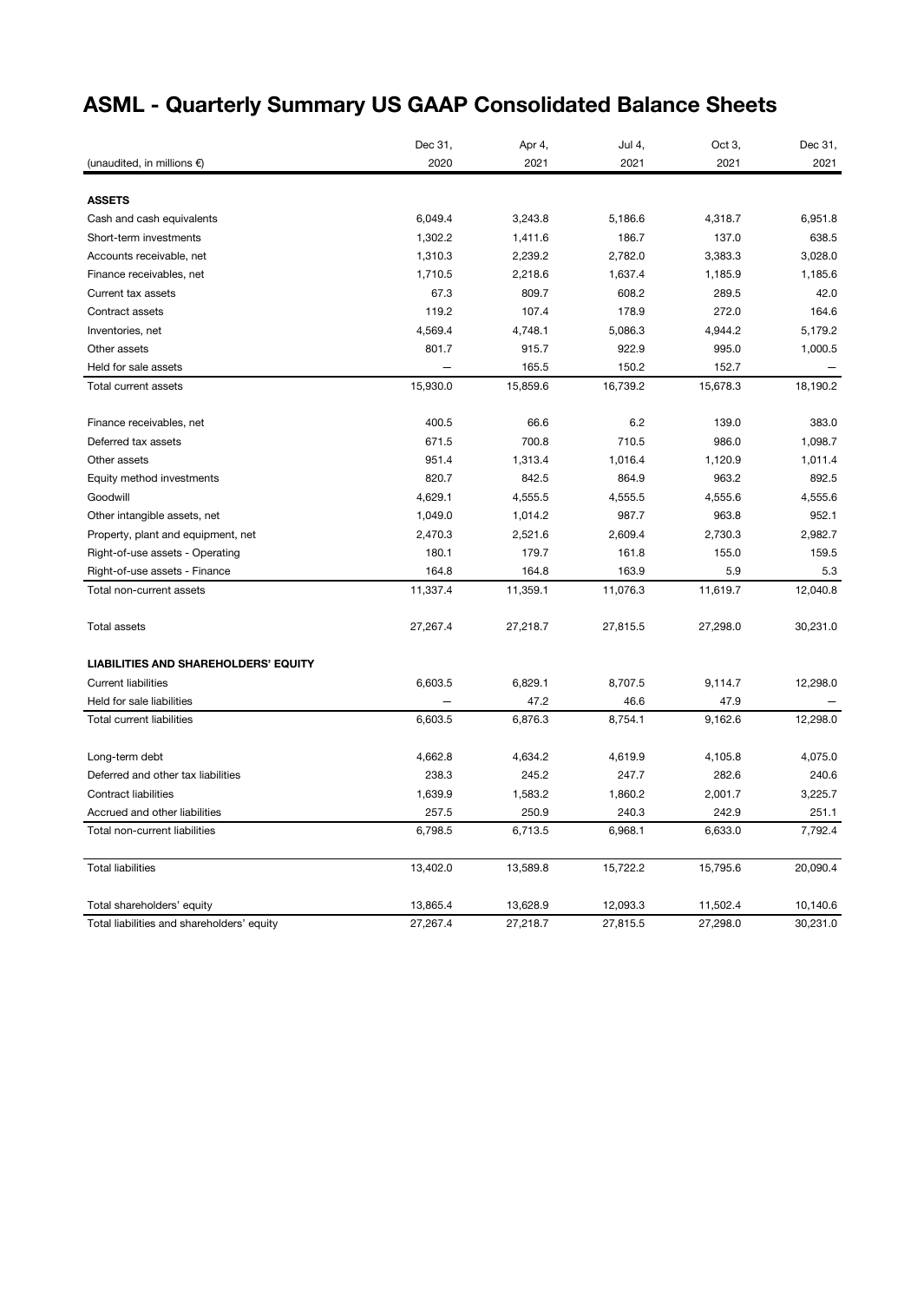# ASML - Quarterly Summary US GAAP Consolidated Statements of Cash Flows

|                                                                                     |                          |            | Three months ended,      |           |           |
|-------------------------------------------------------------------------------------|--------------------------|------------|--------------------------|-----------|-----------|
|                                                                                     | Dec 31,                  | Apr 4,     | Jul 4.                   | Oct 3.    | Dec 31,   |
| (unaudited, in millions $\epsilon$ )                                                | 2020                     | 2021       | 2021                     | 2021      | 2021      |
|                                                                                     |                          |            |                          |           |           |
| <b>CASH FLOWS FROM OPERATING ACTIVITIES</b>                                         |                          |            |                          |           |           |
| Net income                                                                          | 1,350.6                  | 1,331.4    | 1,038.2                  | 1,740.2   | 1,773.4   |
| Adiustments to reconcile net income to net cash flows from<br>operating activities: |                          |            |                          |           |           |
| Depreciation and amortization                                                       | 125.4                    | 117.9      | 112.7                    | 116.2     | 124.2     |
| Impairment and loss (gain) on disposal                                              | 0.8                      | 6.2        | 0.2                      | (39.8)    | 17.5      |
| Share-based compensation expense                                                    | 6.2                      | 21.0       | 29.0                     | 34.0      | 33.5      |
| Gain on sale of subsidiaries                                                        |                          |            | $\overline{\phantom{0}}$ |           | (213.7)   |
| Inventory reserves                                                                  | 77.6                     | 34.4       | 44.0                     | 52.9      | 49.4      |
| Deferred tax expense (benefit)                                                      | (60.7)                   | (35.8)     | (7.5)                    | (270.1)   | (106.2)   |
| Equity method investments                                                           | 95.8                     | (21.5)     | (22.5)                   | (97.3)    | 91.4      |
| Changes in assets and liabilities                                                   | 3,074.7                  | (2, 395.3) | 2,374.8                  | 265.5     | 4,647.5   |
| Net cash provided by (used in) operating activities                                 | 4,670.4                  | (941.7)    | 3,568.9                  | 1,801.6   | 6,417.0   |
|                                                                                     |                          |            |                          |           |           |
| <b>CASH FLOWS FROM INVESTING ACTIVITIES</b>                                         |                          |            |                          |           |           |
| Purchase of property, plant and equipment                                           | (292.9)                  | (189.4)    | (241.1)                  | (197.0)   | (273.2)   |
| Purchase of intangible assets                                                       | (12.2)                   | (7.9)      | (6.3)                    | (7.9)     | (17.5)    |
| Purchase of short-term investments                                                  | (820.8)                  | (608.5)    | $\overline{\phantom{0}}$ | (50.0)    | (504.2)   |
| Maturity of short-term investments                                                  | 394.8                    | 499.1      | 1,224.9                  | 99.7      | 2.7       |
| Loans issued and other investments                                                  | (2.2)                    |            |                          | (124.4)   |           |
| Proceeds from sale of subsidiaries (net of cash disposed)                           | $\overline{\phantom{0}}$ |            | 12.9                     |           | 316.1     |
| Acquisition of subsidiaries (net of cash acquired)                                  | (222.8)                  |            |                          |           |           |
| Net cash provided by (used in) investing activities                                 | (956.1)                  | (306.7)    | 990.4                    | (279.6)   | (476.1)   |
| <b>CASH FLOWS FROM FINANCING ACTIVITIES</b>                                         |                          |            |                          |           |           |
| Dividend paid                                                                       | (501.6)                  |            | (639.1)                  |           | (729.2)   |
| Purchase of treasury shares                                                         | (700.0)                  | (1, 567.6) | (1,983.9)                | (2,401.6) | (2,607.2) |
| Net proceeds from issuance of shares                                                | 7.9                      | 11.0       | 13.6                     | 12.3      | 12.0      |
| Repayment of debt and finance lease obligations                                     | (0.7)                    | (3.6)      | (3.2)                    | (2.6)     | (2.6)     |
| Net cash provided by (used in) financing activities                                 | (1, 194.4)               | (1,560.2)  | (2,612.6)                | (2,391.9) | (3,327.0) |
|                                                                                     |                          |            |                          |           |           |
| Net cash flows                                                                      | 2,519.9                  | (2,808.6)  | 1,946.7                  | (869.9)   | 2,613.9   |
| Effect of changes in exchange rates on cash                                         | (2.0)                    | 3.0        | (3.9)                    | 2.0       | 19.2      |
| Net increase (decrease) in cash and cash equivalents                                | 2,517.9                  | (2,805.6)  | 1,942.8                  | (867.9)   | 2,633.1   |
| Cash and cash equivalents at beginning of the period                                | 3,531.5                  | 6,049.4    | 3,243.8                  | 5,186.6   | 4,318.7   |
| Cash and cash equivalents at end of the period                                      | 6,049.4                  | 3,243.8    | 5,186.6                  | 4,318.7   | 6,951.8   |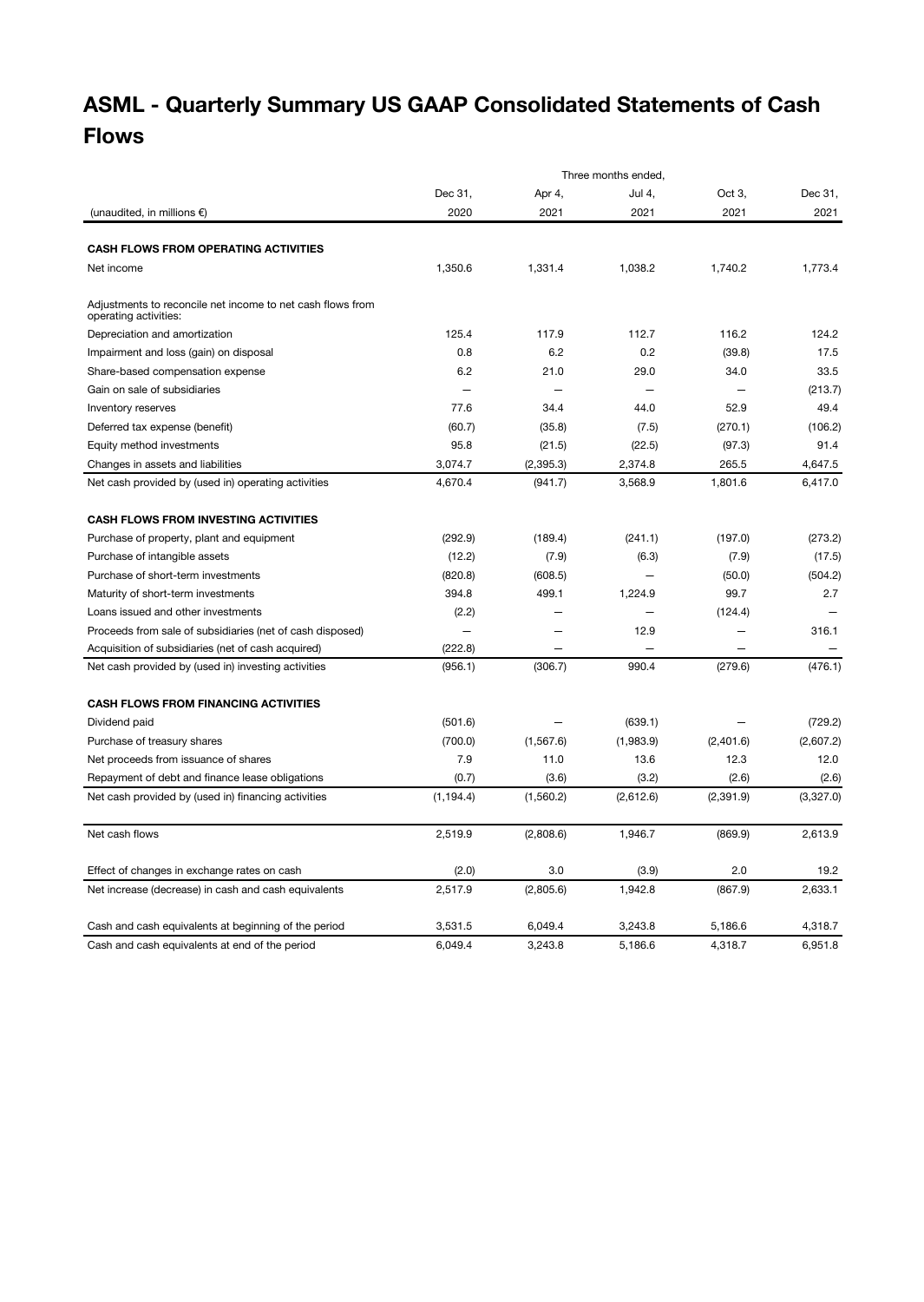### Notes to the Summary US GAAP Consolidated Financial Statements

#### Basis of preparation

The accompanying unaudited Summary Consolidated Financial Statements have been prepared in conformity with the accounting principles generally accepted in the United States of America ("US GAAP").

For further details on our annual disclosure requirements under US GAAP, including our significant accounting policies, these interim unaudited Summary Consolidated Financial Statements should be read in conjunction with the Consolidated Financial Statements and Notes included within our 2020 Annual Report based on US GAAP, which is available on www.asml.com.